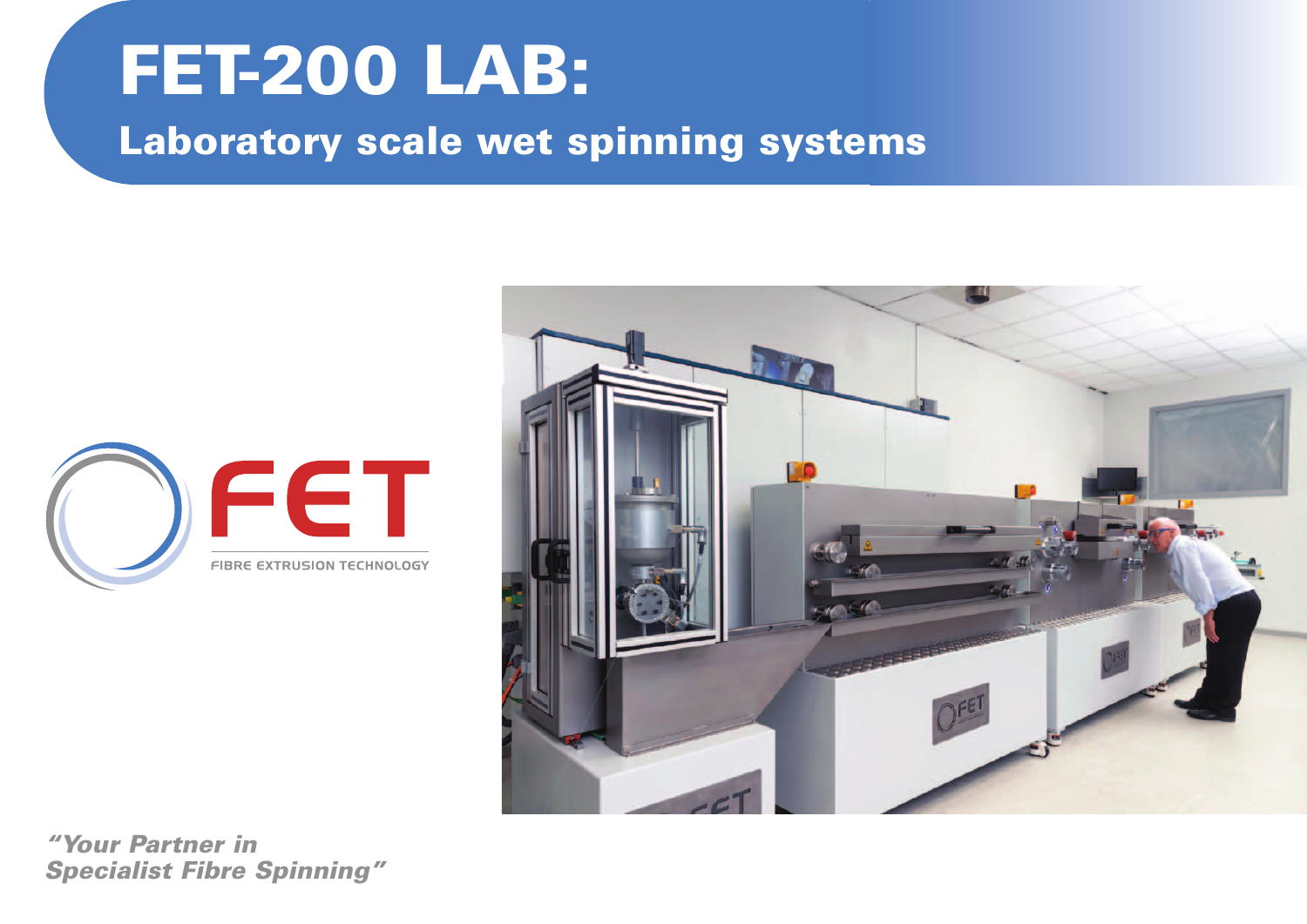### **1. INTRODUCTION**

At FET we design and manufacture pilot and small scale production lines for wet spun fibres. We also make a lab scale version which is more suitable for the early stages of formulation and process development.

We supply systems for a wide range of different fibre types. These have ranged from corrosive aqueous salt solutions (such as alginate fibres), to acidic systems (such as engineered silk) and also systems using flammable, toxic solvents (such as UHMWPE).



#### **The FET-200 LAB system is ideal for formulation and process development:**

- Compact design makes efficient use of laboratory space whilst delivering high level of functionality
- Enables accurate replication of processes on a small scale
- Allows full exploration of processes with low volumes of processing solutions
- Capable of processing wide range of materials: e.g. corrosive, flammable, acidic

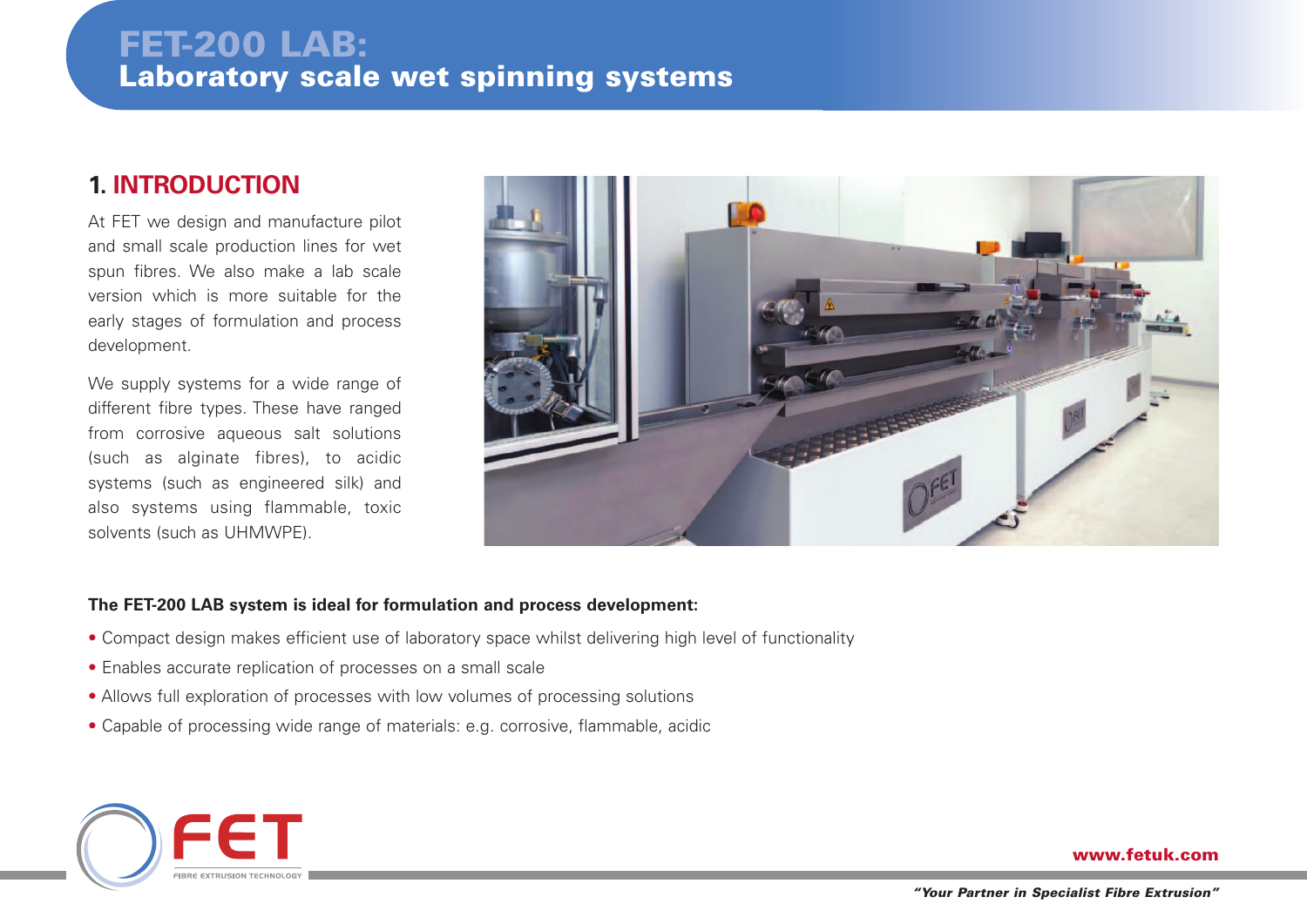### **2. SAMPLE LAYOUT**

#### **Example of layout of a multipurpose laboratory line:**

- Modular design allows many options for additional functionality
- Representative of production scale processes
- Facilitates development and scale-up



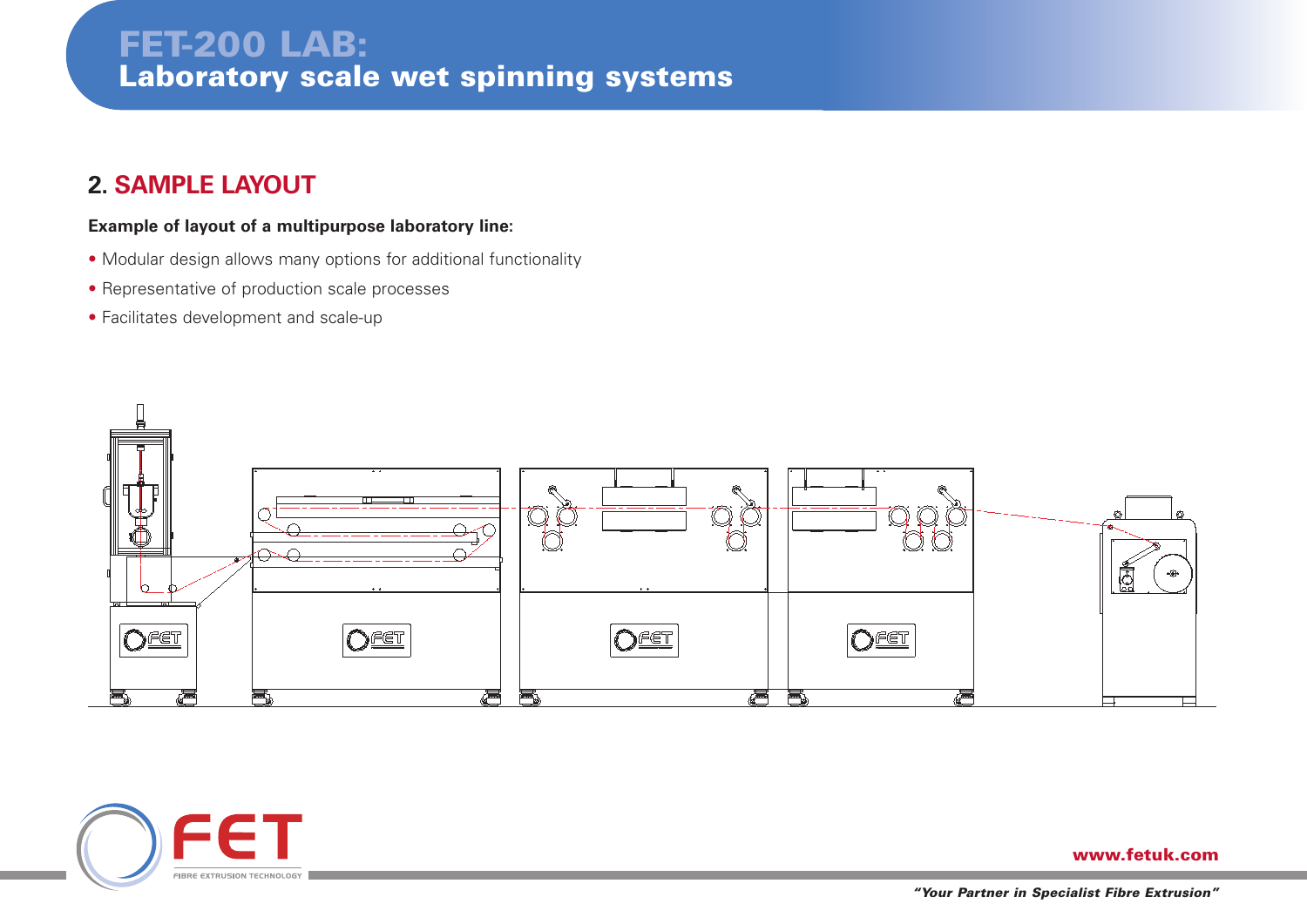### **3. FEATURES**

• Dope tanks from 1 Litre working volume

FE F

FIBRE EXTRUSION TECHNOLOGY

- General Purpose unit is temperature controlled with electrical heater and has variable speed impeller
- Options for cooling jackets and alternative impeller designs
- Many other impeller options including helical and ribbon designs
- Accurate flow to spinneret via speed-controlled gear pump
- Numerous interchangeable options for spin heads, including submerged





- Coagulation tanks with recirculation
- Wash tanks with multiple pass options
- Filament drying systems
- Filament orientation systems
- Take-up winding solutions
- Computerised control system with data capture and recording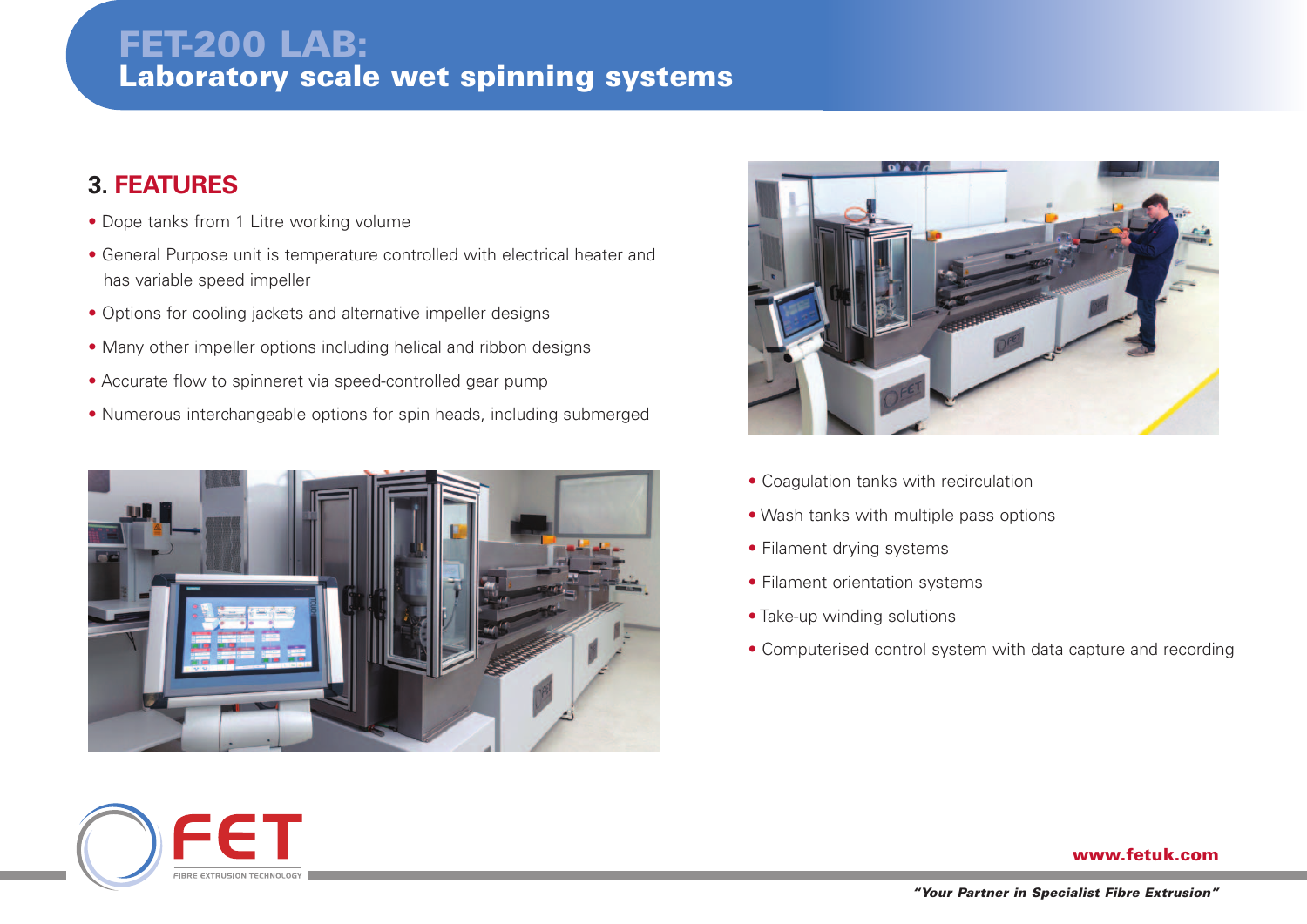### **3. FET-200 TYPICAL SCHEMATIC FET-200 LAB: Laboratory scale wet spinning systems**

### **4. ILLUSTRATIONS**





FET

FIBRE EXTRUSION TECHNOLOGY



**4.2** Spinneret holder optimises extrusion into coagulation tank

### **4.3**

Washing haul-off system for maximum efficiency combined with filament drying system with hot air circulation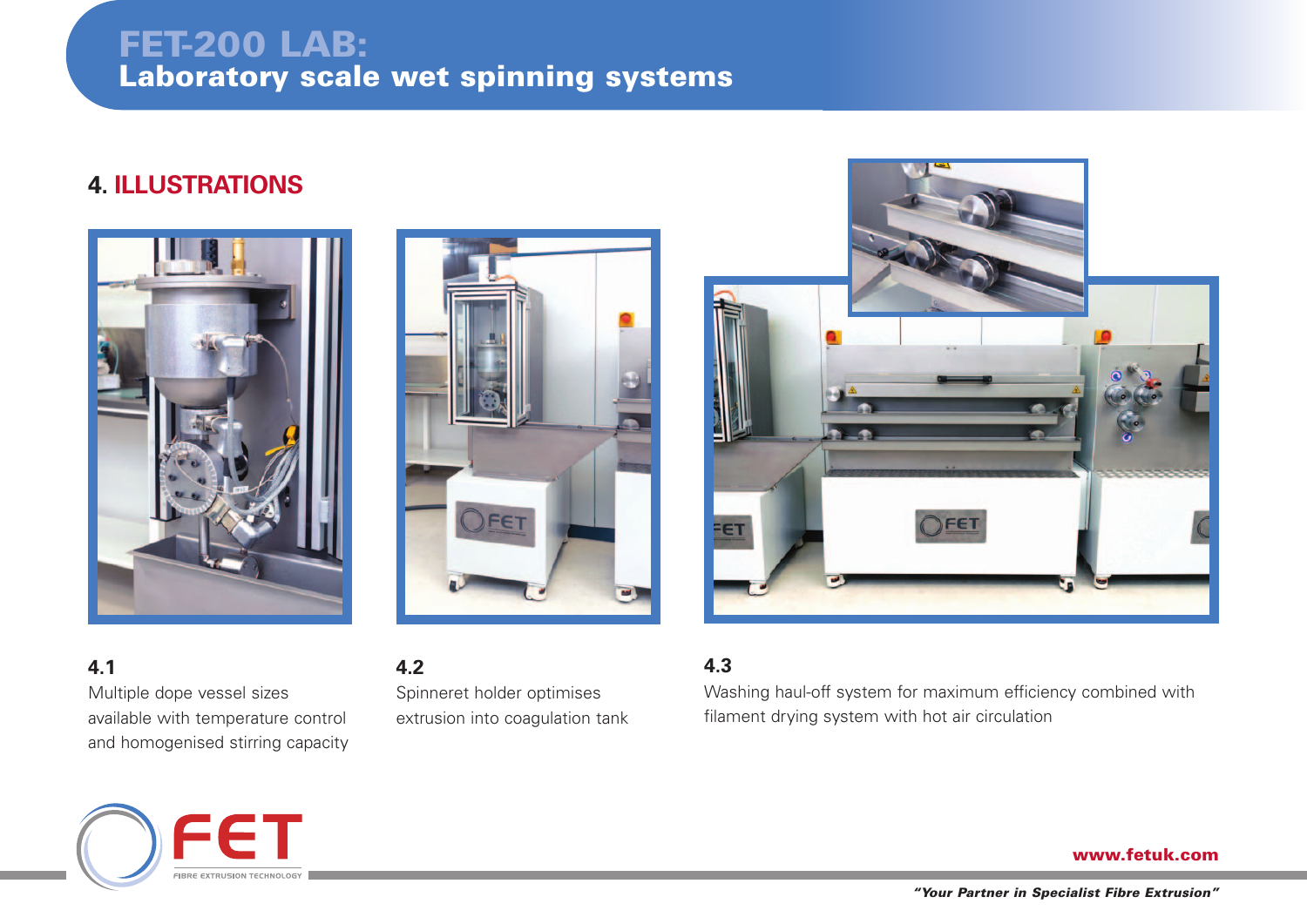

### **4.4**

Draw line components available with flexible configuration and multiple drawing zones



#### **4.5**

Various take-up systems available, including flange-spool type, precision cross-winding and high-speed versions